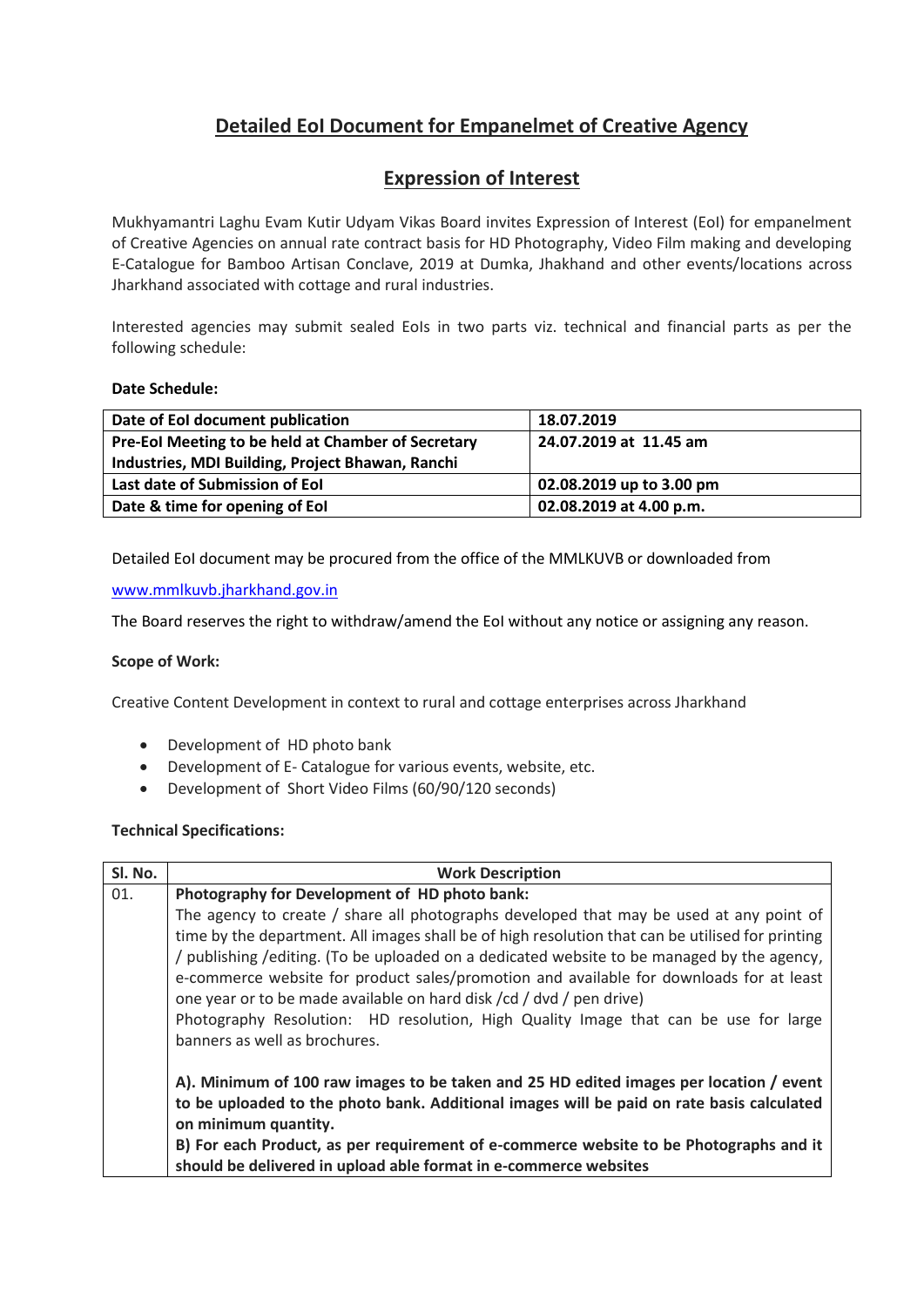| 02. | Development of Short Video Films (60/90/120 seconds)                                                                                                                                                                                                                                                                                                                    |  |  |  |
|-----|-------------------------------------------------------------------------------------------------------------------------------------------------------------------------------------------------------------------------------------------------------------------------------------------------------------------------------------------------------------------------|--|--|--|
|     | The agency will develop short films with Colour Correction, VFX/Special Effects, 2D<br>Animation, Voice Over (Hindi/English) on events and locations as specified by the<br>department. Video Quality Full HD. High Quality Drone Camera may be used wherever<br>required. The films duration will be specified as mentioned above prior to allotment of work<br>order. |  |  |  |
| 03. | Development of E- Catalogue for various events, website, etc.                                                                                                                                                                                                                                                                                                           |  |  |  |
|     | The agency to design and develop creative content for e-brochure for various Product                                                                                                                                                                                                                                                                                    |  |  |  |
|     | Ranges/events/locations that can be published over print and electronic media. The agency                                                                                                                                                                                                                                                                               |  |  |  |
|     | to provide a minimum of three designs per event / location / Product Range of which one                                                                                                                                                                                                                                                                                 |  |  |  |
|     | shall be shortlisted. The agency to share and collaborate with the department/                                                                                                                                                                                                                                                                                          |  |  |  |
|     | agency/private sector entity for better understanding and development of such materials.                                                                                                                                                                                                                                                                                |  |  |  |
|     | Resolutions for these catalogues to be same as mentioned above. PDF and Open files to be                                                                                                                                                                                                                                                                                |  |  |  |
|     | provided by the agency. These E-catalogues should have Mobile, Tab and desktop views.                                                                                                                                                                                                                                                                                   |  |  |  |

## **Terms and Conditions**

## **Interested agencies to adhere to following terms and conditions or else their EoI will be disqualified**

- 1. Covering Letter on Letter Head of the Bidder (Format present as Annexure-I and II)
- 2. EoI fees (non-refundable) in the form of Demand Draft for Rupees Two Thousand Only in favour of "Mukhyamantri Laghu Evam Kutir Udyam Vikas Board" payable at Ranchi and drawn on any nationalised bank
- 3. PAN
- 4. GST
- 5. SSI/NSIC/MSME Registration Certificate (If applicable)
- 6. Experience Documents last three years pertaining to similar work by other government departments.
- 7. Audited Balance Sheet, ITR for last 3 years and not required in case of MSE as per Jharkhand Procurement Policy, 2014.
- 8. Interested agency will quote as per the table in Financial Part. (Format present as Annexure-III)
- 9. Rate has to be given for 60/90/120 seconds of video film.
- 10. Rate has to be given for at least 100 photographs per event/ location/ Product Range along with 25 HD edited photos.
- 11. Photographs should be of high resolution and quality that can be used for large banners.
- 12. The rates quoted will be exclusive of all taxes and duties.
- 13. Validity of rates and offer should be 12 months from the date of opening of EOI
- 14. Colour Correction, VFX/Special Effects, 2D Animation, Voice Over (Hindi/English) may be required.
- 15. Video Quality Full HD.
- 16. High Quality Drone Camera may be used wherever required.
- 17. Work order shall be reserved for L1 agency and other agencies may be empanelled with the Mukhyamantri Laghu Evam Kutir Udyam Vikas Board on L1 rates who are technically qualified as per requirement of Board.
- 18. Prior to awarding work order successful agency or agencies will have to give a concept presentation on their understanding and execution of work.
- 19. All documents to be typed, printed as per format, duly stamped and self-certified as true copy (for photocopies)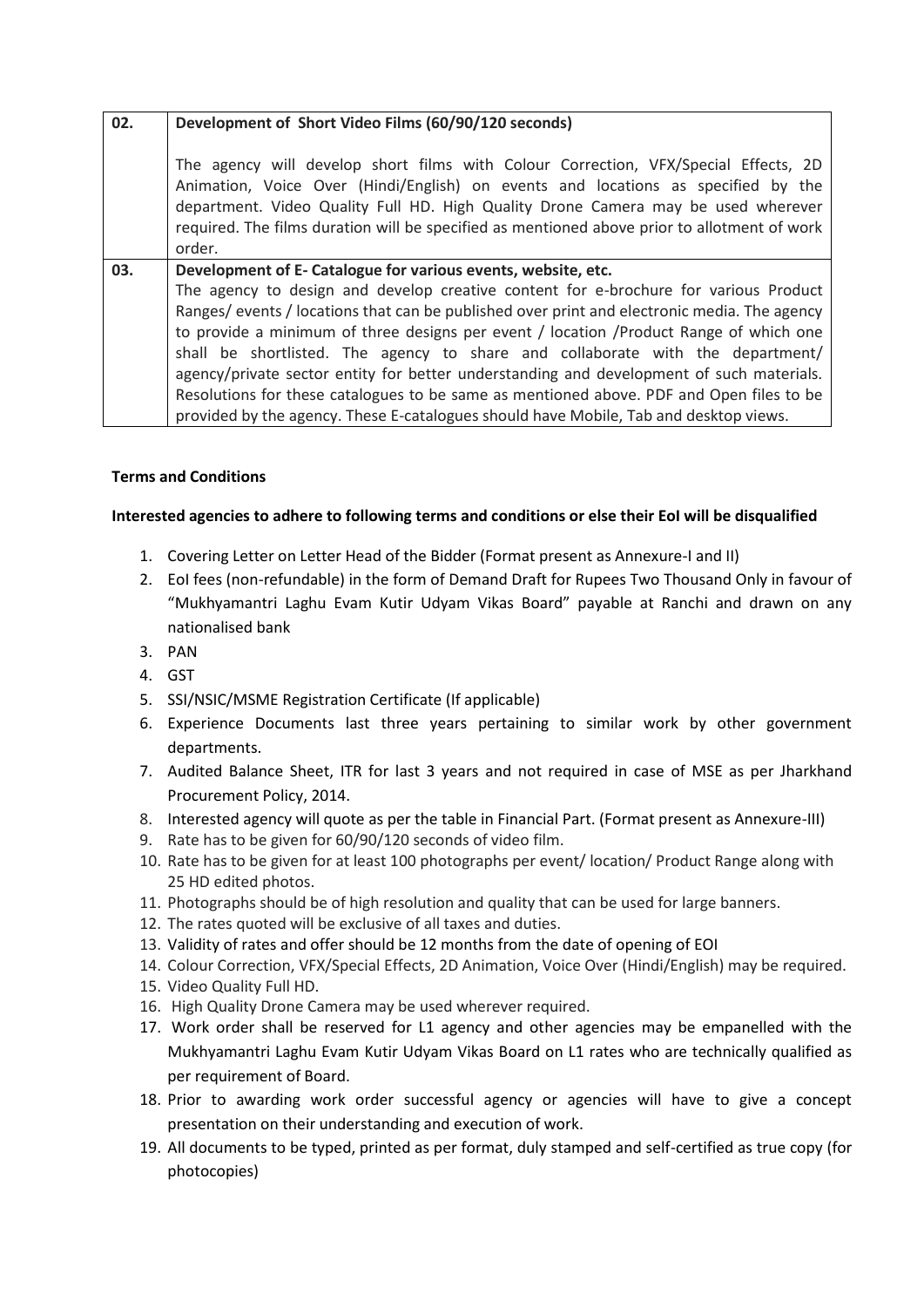- 20. The EOI inviting authority reserves the right to cancel the EOI, reject all EOIs at any point of time without assigning any reason.
- 21. Jurisdiction for any disputes arising out of the EOI will be Ranchi, Jharkhand.
- 22. MSEs of Jharkhand shall have exemptions /facilities as per Jharkhand Procurement Policy, 2014.

## **Mode of Submission of EoI:**

Interested agencies shall submit their EoI document in two parts in two separate envelopes, the first to be super scribed as – Technical Part for "Empanelment as Creative Agency"

The second envelope to be super scribed as – Financial Part for "Empanelment as Creative Agency". Both the envelopes to be put together in a third envelope to be super scribed as:

> "EoI - Empanelment as Creative Agency" EoI Ref No............Due Date of Submission..........

EoI to be addressed to:

The CEO, Mukhyamantri Laghu Evam Kutir Udyam Vikas Board, 4 th Floor, Udyog Bhawan, Ratu Road, Ranchi – 834 001

Contact details:- In case of queries please contact the following :-

Mobile no. 9262219999, e-mail- contact.cmlaghukutir@gmail.com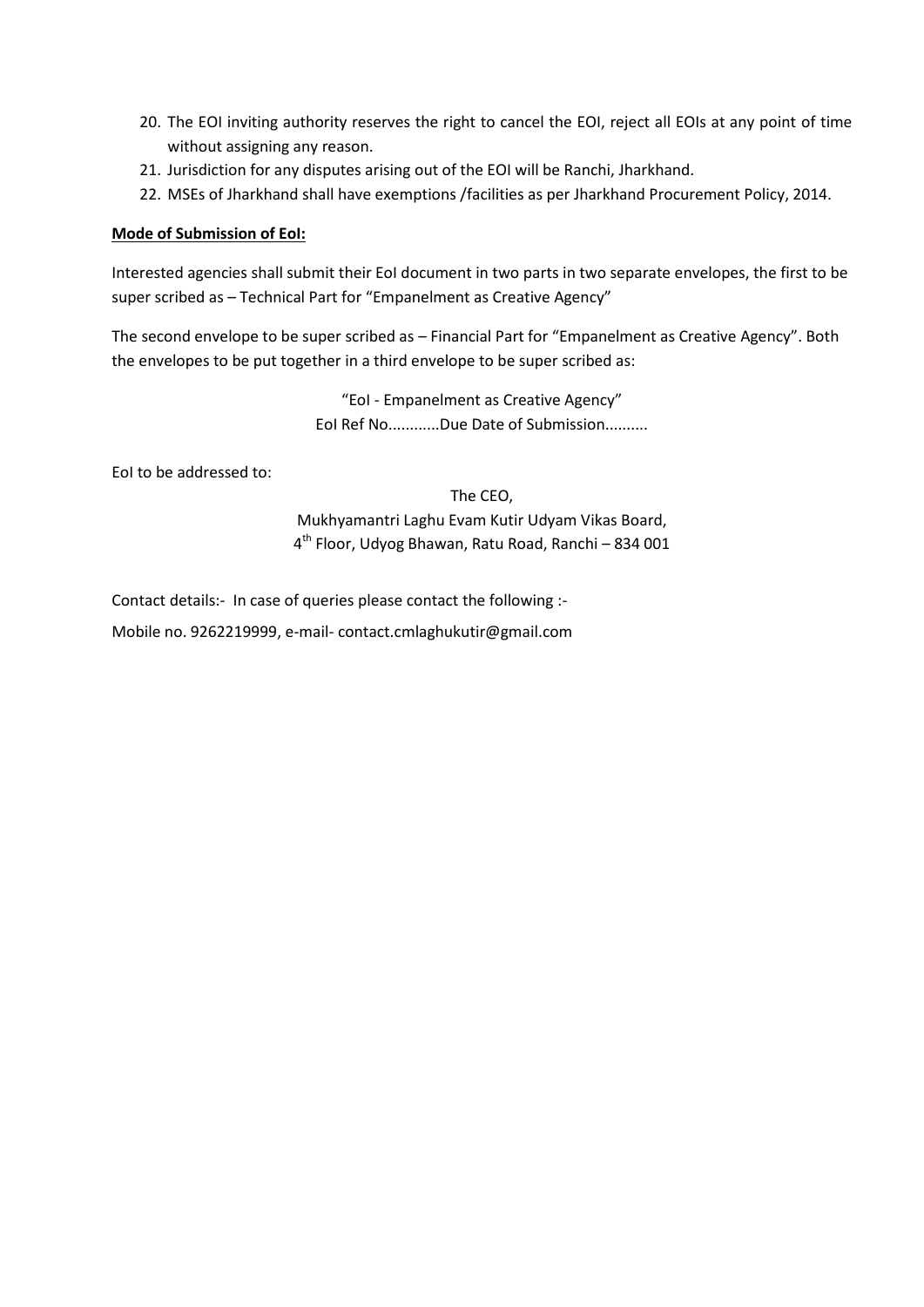#### Annexure-I

#### **Covering Letter Format**

To,

The CEO,

MMLKUVB, Ranchi

Sub: EoI - Empanelment as Creative Agency annual rate contract basis for HD Photography, Video Film making and developing E-Catalogue

Dear Sir,

Please find enclosed our EoI documents as per the subject matter.

We have fully understood the terms and conditions of the EoI and shall abide by them.

All information provided by us are true, any information furnished found to be untrue will result in disqualification and any legal action may be pursued by the tender inviting authority thereof.

We also understand that the tender inviting authority reserves the right to cancel the entire tender or disqualify our bid at any point of time without assigning any reason.

> Signature of Agency: Name of Agency: Seal of Agency: Date: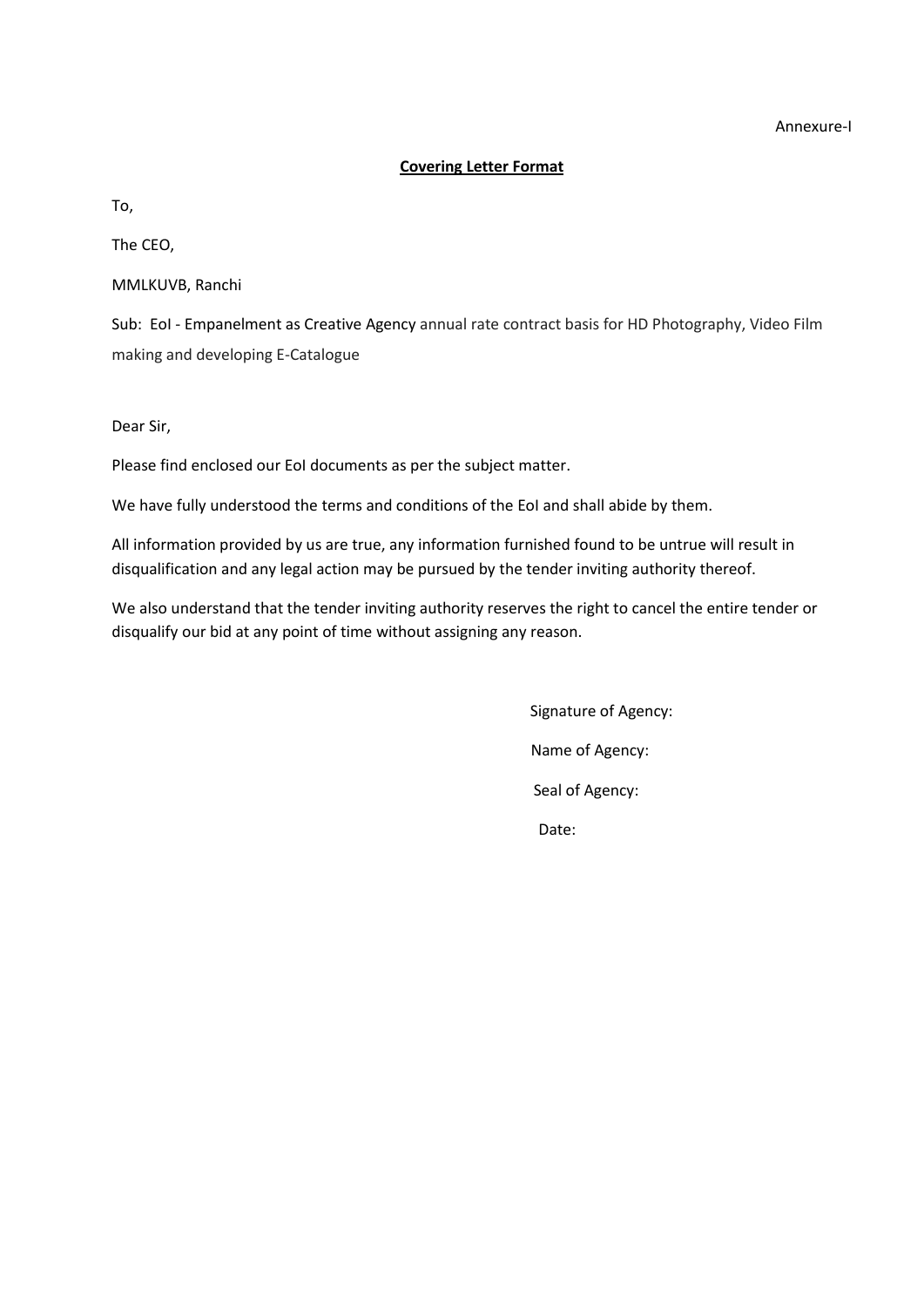## **Performa1 -(Technical Bid)**

| 1. | Name of the Agency                             |  |
|----|------------------------------------------------|--|
|    | (Company / Firm)                               |  |
| 2. | Nature of the Company                          |  |
|    | (Proprietorship/Partnership/Pvt. Ltd.          |  |
|    | Company/Any other firm)                        |  |
| 3. | Name of proprietor / Director of the           |  |
|    | Company/Firm/Agency                            |  |
| 4. | Address with telephone no., fax no. &          |  |
|    | E-mail Id                                      |  |
| 5. | Details of registration                        |  |
| 6. | Income Tax Permanent A/C No. (PAN) of the firm |  |
| 7. | GSTIN (as applicable):                         |  |
| 8. | <b>Audited Accounts of Past Three Years</b>    |  |

Date ........................... (Signature of the Agency with designation and Official Seal)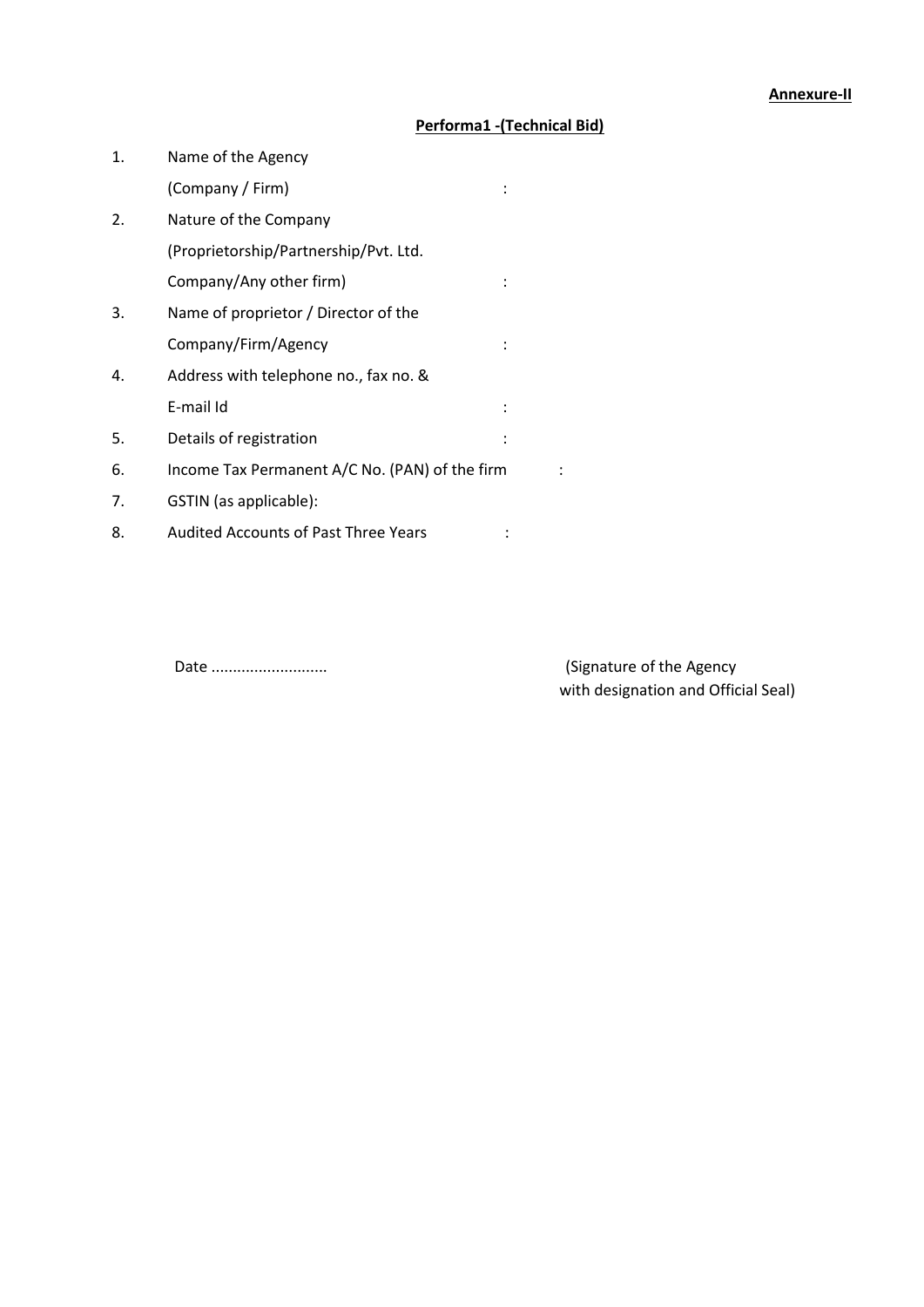## **Financial - Part Format**

To, The CEO, MMLKUVB, Ranchi

Sub: Sub: EoI - Empanelment as Creative Agency annual rate contract basis for HD Photography, Video Film making and developing E-Catalogue – Financial Part

Dear Sir,

Please find below rates as per the subject matter:

| SI.No. | <b>Work Description</b>                              |                | Rate in Rs./-                    |  |
|--------|------------------------------------------------------|----------------|----------------------------------|--|
|        |                                                      |                | (Excluding all Taxes and duties) |  |
| 01.    | Photography for Development of HD photo bank:        |                |                                  |  |
|        | The agency to create $/$ share all photographs       |                |                                  |  |
|        | developed that may be used at any point of time by   |                |                                  |  |
|        | the department. All images shall be of high          |                |                                  |  |
|        | resolution that can be utilised for printing /       |                |                                  |  |
|        | publishing / editing. (To be uploaded on a dedicated |                |                                  |  |
|        | website to be managed by the agency and available    |                |                                  |  |
|        | for downloads for at least one year or to be made    |                |                                  |  |
|        | available on hard disk / cd / dvd / pen drive)       |                |                                  |  |
|        | Photography Resolution Minimum: 5760X3840 pixel      |                |                                  |  |
|        |                                                      |                |                                  |  |
|        | A) Minimum of 100 raw images to be taken             |                |                                  |  |
|        | and 25 HD edited images per location /               |                |                                  |  |
|        | event to be uploaded to the photo bank               |                |                                  |  |
|        |                                                      |                |                                  |  |
|        |                                                      |                |                                  |  |
|        |                                                      |                |                                  |  |
|        | B) For each product, As per requirement of e-        |                |                                  |  |
|        | products<br>commerce<br>website<br>to<br>be          |                |                                  |  |
|        | photographs and it should be delivered in            |                |                                  |  |
|        | up loadable format in e-commerce website.            |                |                                  |  |
|        | Price per product                                    |                |                                  |  |
|        |                                                      |                |                                  |  |
| 02.    | Development of Short Video Films (60/90/120          | SI.            | Video film                       |  |
|        | seconds)                                             | No.            | duration                         |  |
|        | The agency will develop short films with Colour      | $\mathbf{1}$   | 60 sec.                          |  |
|        | Correction, VFX/Special Effects, 2D Animation, Voice |                |                                  |  |
|        | Over (Hindi/English) on events and locations as      | $\overline{2}$ | 90 sec.                          |  |
|        | specified<br>by the department. Video Quality        |                |                                  |  |

## **Financial Bid**